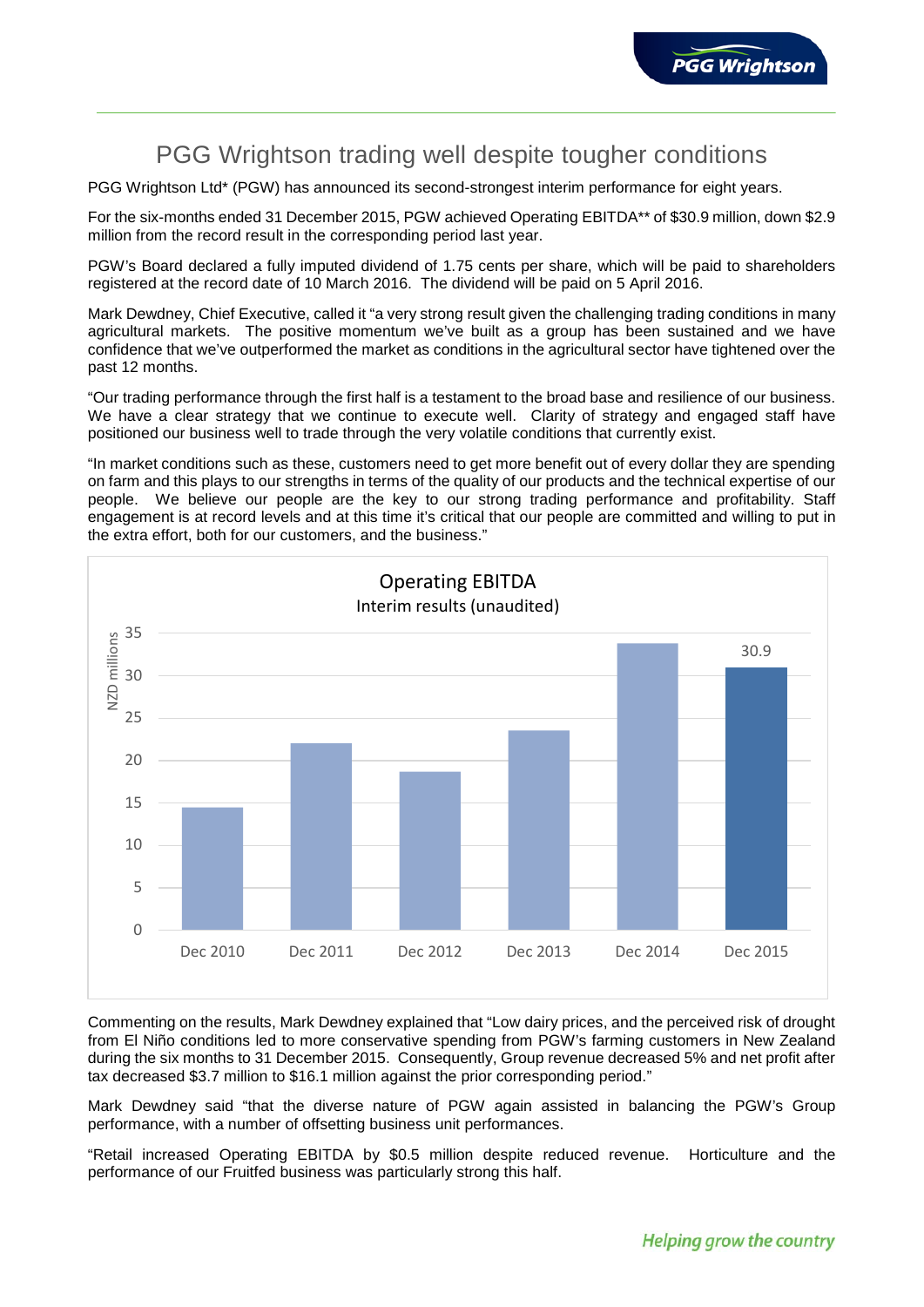

"A lack of live cattle export activity led to Livestock's Operating EBITDA decreasing by \$0.8 million. Domestically, cattle and sheep tallies were higher, but sheep prices were lower. Dairy volumes were also lower than the prior year. The net effect was neutral, with earnings for domestic Livestock overall in line with the prior corresponding period.

"Seed and Grain's Operating EBITDA decreased \$1.8 million. Our South American business has experienced a challenging start to the year with some very wet weather and falling soybean prices reducing demand for seed and ag chemicals. This was however offset by another strong result from our New Zealand seed business. We are continuing to see a shift in farmer preferences towards our higher-performing forage and crop seeds. Many of the spring-sown forage options such as brassicas and fodder beet are increasingly seen as a key part of animal winter plans. Demand for our dairy summer feed options such as chicory are also growing as farmers look to reduce reliance on imported supplementary feed in the lower dairy pay-out environment.

"We are comfortable with the position of our balance sheet, albeit with increased levels of working capital and debt. The increase in net debt from June 2015 is largely attributable to the increased seasonal working capital requirements that are typical at this time of year. Also reflected in the debt number are a significant number of investments transacted over the period. These include the Agrocentro business investment, the construction of the new logistics centre in Uruguay, the Grainland Moree business acquisition in Australia, and our new grain drying facilities project in Gisborne." Mark Dewdney said.

PGW Chairman, Alan Lai said "that it was particularly pleasing to see the business continue to perform and maintain momentum through the challenging market conditions. The results reflect well on the culture of the organisation and the strategy that is in place and well understood by the business. The 'One-PGW' approach has gained traction and has assisted in unifying the diverse agribusiness offerings of the PGW Group in a manner that both staff and customers were responding well to. The Board has confidence in the strategy and the capability of PGW's management team to deliver on it."

Turning to the outlook, Mark Dewdney said "PGW was maintaining its 2016 full year Operating EBITDA forecast range of \$61 to \$67 million.

"While the sentiment in the dairy and sheep meat sector has deteriorated over the last three months, there is strong confidence in the horticulture based sectors that will provide further opportunities for growth. On balance, we consider that this guidance range remains appropriate, though we are realistic that the tough market conditions may push the final result towards the lower end of the range.

"On the positive side, there was concern as we approached the height of summer that the El Niño conditions could result in widespread drought. While parts of New Zealand remain dry, and regionalised drought concerns haven't completely dissipated, it does appear that with regular rainfall since the start of the year, growing conditions have improved in most areas.

"Predictions of the hot dry summer conditions led to sheep farmers processing more of their animals in the first half of the year. This is likely to produce lower trading volumes for our Livestock business in the second half of the year. Prices for lamb remain below the five-year average though this is counter balanced by beef pricing which remains strong.

"Falling commodity prices have replaced El Niño at the top of the list of things attracting attention. Although commodity price movements have been mixed, the outlook for dairy prices in particular remains extremely challenging.

"While there remain a wide range of external factors at play that will impact our performance over the remainder of the financial year we remain optimistic about the medium to long term prospects for agriculture and we consider that PGW is well placed to capitalise on the opportunities in the sector."

## **Further information:**

Mark Dewdney, Chief Executive Officer Ph. 027 248 3151

> \*All references to PGG Wrightson Limited or the Group refer to the Company, its subsidiaries and interests in associates and jointly controlled entities.

## \*\***Disclosure Statement: Non-GAAP profit reporting measures:**

*PGW's standard profit measure prepared under New Zealand GAAP is "profit/(loss) for the period". PGW has used non-GAAP profit measures when discussing financial performance in this document. The directors and management believe that*